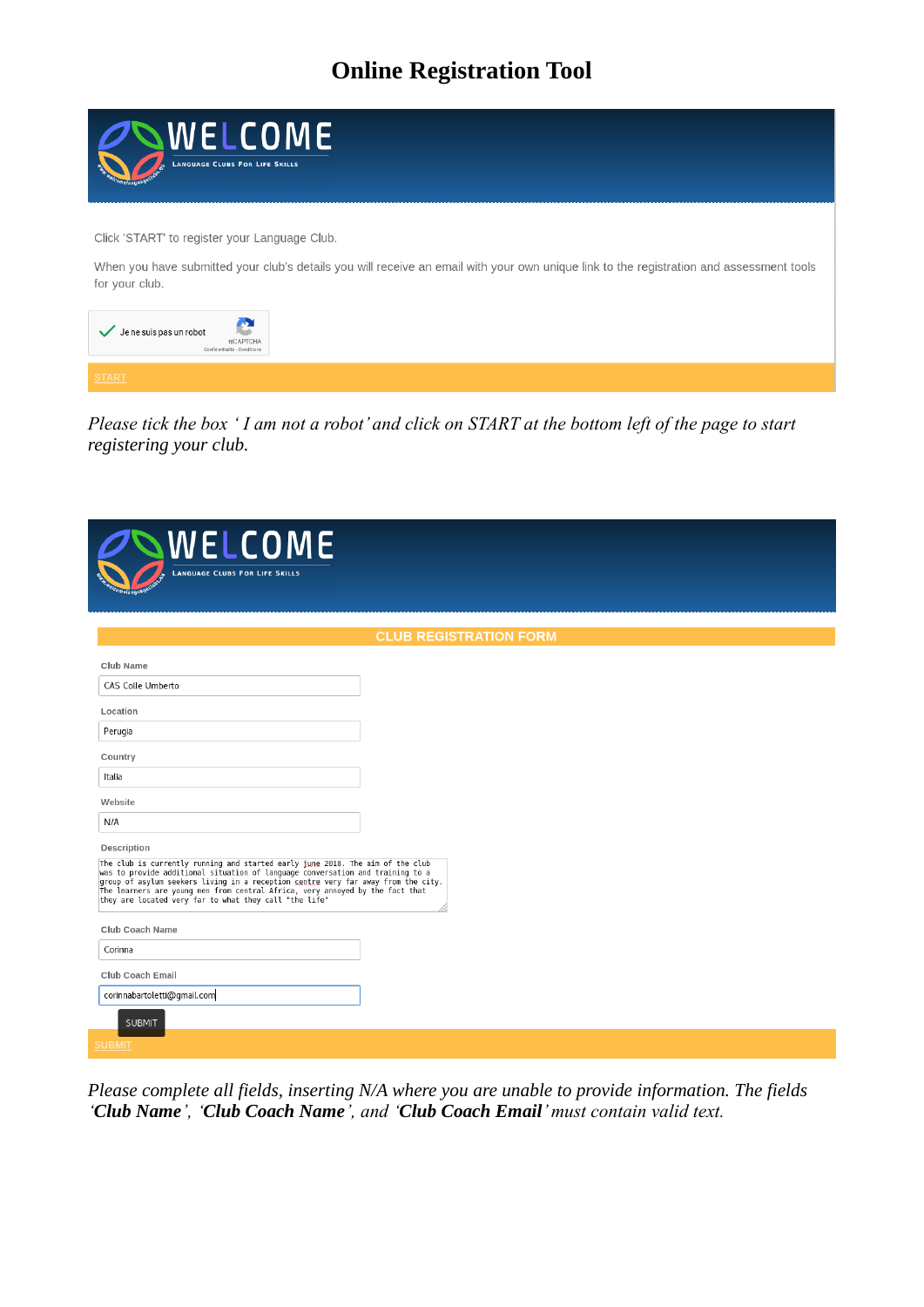

Thanks for your details, we will email your club's unique link shortly.

*The message below appears when you have confirmed your registration. An email has been sent to the email address that you have provided in the field 'Club Coach Email'. Click on the link from the email to access the Online Assessment tool.*



Dear WELCOME Club Coach

Click 'connect' to access your club's unique link to WELCOME's enrolment and assessment tools. Or cut and paste the address at the bottom of this page into your browser.

Keep this link handy because you will need it each time you want to use the tools.



Thanks from the WELCOME team

*The email you have been sent contains the above message. Click on Connect to access the Online Assessment tool. Important : Each time you want to access the Assessments Tool click on this button (URL)*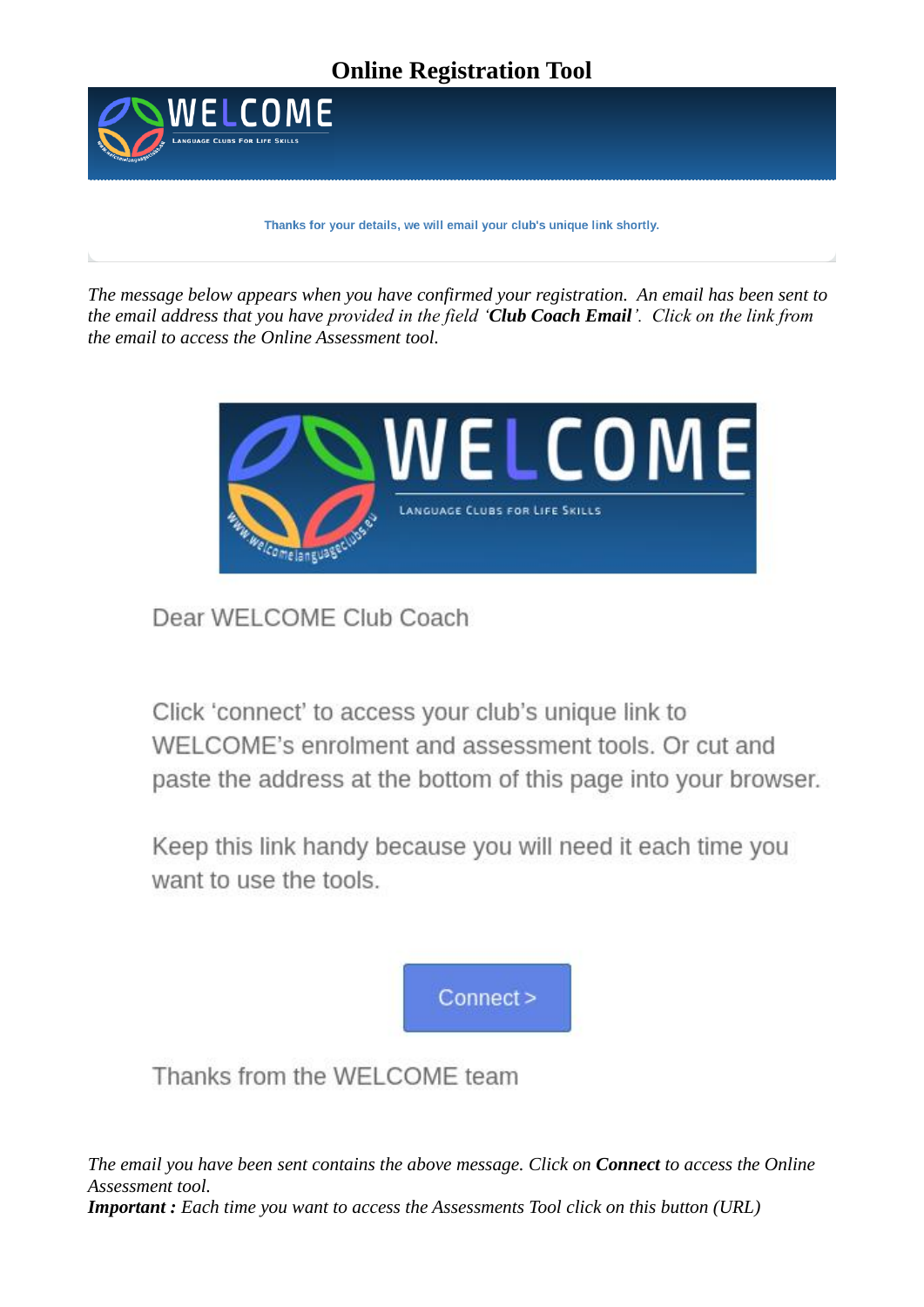| OWELCOME<br>LANGUAGE CLUBS FOR LIFE SKILLS<br>F                     |
|---------------------------------------------------------------------|
| Learner Enrolment System - click Start to enter Learner information |
| <b>START</b>                                                        |

*Start Screen to access the Online tools, click on 'START' at the bottom left of the page.*

| WELCOME<br><b>LANGUAGE CLUBS FOR LIFE SKILLS</b>                                                                                                                                                                                                                                        |                             |         |  |  |  |  |
|-----------------------------------------------------------------------------------------------------------------------------------------------------------------------------------------------------------------------------------------------------------------------------------------|-----------------------------|---------|--|--|--|--|
| <b>Club Name</b>                                                                                                                                                                                                                                                                        | Location                    | Country |  |  |  |  |
| CAS Colle Umberto                                                                                                                                                                                                                                                                       | Perugia                     | Italia  |  |  |  |  |
| <b>Club Coach Name</b>                                                                                                                                                                                                                                                                  | <b>Club Coach Email</b>     | Website |  |  |  |  |
| Corinna                                                                                                                                                                                                                                                                                 | corinnabartoletti@qmail.com | N/A     |  |  |  |  |
| <b>Click here to modify Club information</b><br><b>LEARNERS</b><br>To comply with the new GDPR regulations, please download and print WELCOME's Privacy<br>Notice from Welcome Language Clubs site, Please read it to your learners and have them<br>signed it before registering them. |                             |         |  |  |  |  |
| Name<br>Cert.                                                                                                                                                                                                                                                                           | <b>First Name</b>           |         |  |  |  |  |
| Add a learner                                                                                                                                                                                                                                                                           |                             |         |  |  |  |  |

#### *The Online Assessment tool*

*This tool is divided in two parts, the first part is about the information required from your club, you can click here "Click here to modify Club information" from the yellow bar to modify these information. (see below)*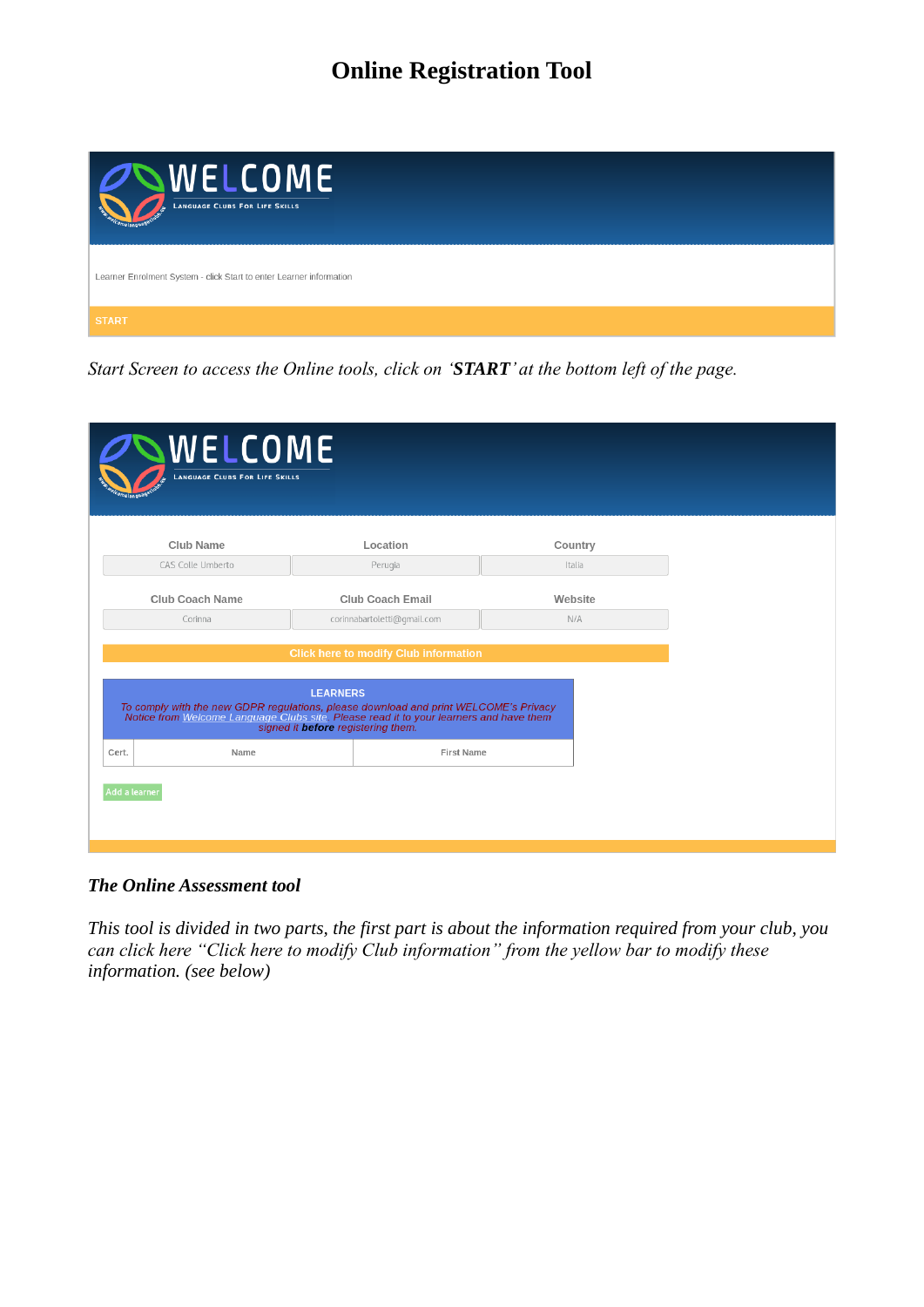| WELCOME<br><b>LANGUAGE CLUBS FOR LIFE SKILLS</b>                                                                                                                                                                                                                                                                                                                                                                |  |  |  |  |  |  |  |
|-----------------------------------------------------------------------------------------------------------------------------------------------------------------------------------------------------------------------------------------------------------------------------------------------------------------------------------------------------------------------------------------------------------------|--|--|--|--|--|--|--|
| <b>CLUB REGISTRATION FORM</b>                                                                                                                                                                                                                                                                                                                                                                                   |  |  |  |  |  |  |  |
| Club Name<br>CAS Colle Umberto                                                                                                                                                                                                                                                                                                                                                                                  |  |  |  |  |  |  |  |
| Location<br>Perugia                                                                                                                                                                                                                                                                                                                                                                                             |  |  |  |  |  |  |  |
| Country<br>Italia                                                                                                                                                                                                                                                                                                                                                                                               |  |  |  |  |  |  |  |
| Website<br>N/A                                                                                                                                                                                                                                                                                                                                                                                                  |  |  |  |  |  |  |  |
| Description<br>The club is currently running and started early june 2018. The aim of the club<br>was to provide additional situation of language conversation and training to a<br>group of asylum seekers living in a reception centre very far away from the<br>city. The learners are young men from central Africa, very annoyed by the fact<br>that they are located very far to what they call "the life" |  |  |  |  |  |  |  |
| Club Coach Name                                                                                                                                                                                                                                                                                                                                                                                                 |  |  |  |  |  |  |  |
| Corinna<br>Club Coach Email<br>corinnabartoletti@gmail.com                                                                                                                                                                                                                                                                                                                                                      |  |  |  |  |  |  |  |
| <b>SUBMIT</b>                                                                                                                                                                                                                                                                                                                                                                                                   |  |  |  |  |  |  |  |

*And the second part is the main tool itself. This part allows you to add details about learners to the database. Click on 'Add a learner' ( in green) to create a new entry.*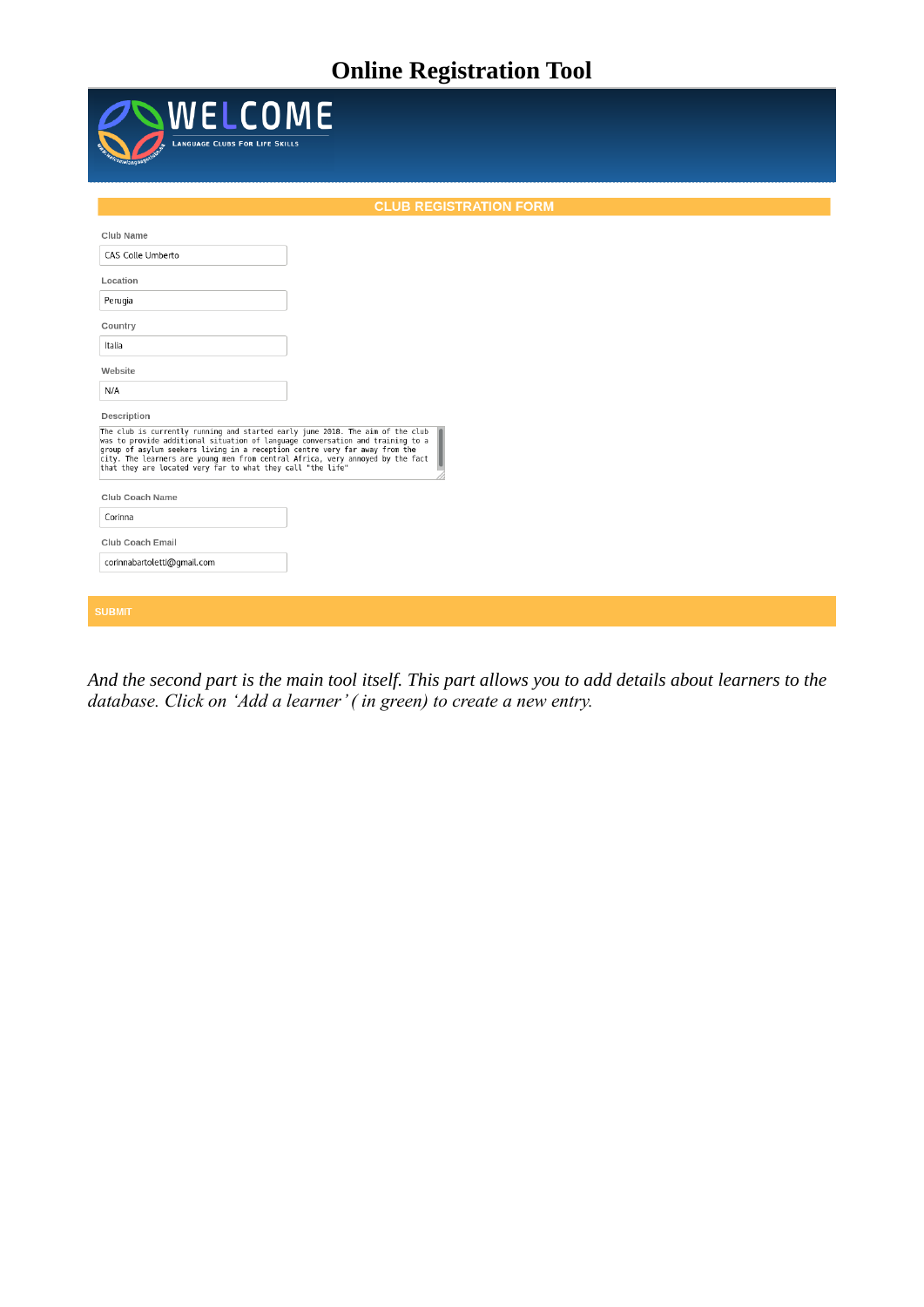|                                                                          |        | <b>LEARNER ENROLMENT FORM</b> |  |
|--------------------------------------------------------------------------|--------|-------------------------------|--|
| 001<br>REF:                                                              |        |                               |  |
|                                                                          |        |                               |  |
| Family name (surname)                                                    | Name 1 |                               |  |
| Given Name 1<br>Given name                                               |        |                               |  |
| <b>Sex</b>                                                               |        |                               |  |
| OFemale                                                                  |        |                               |  |
| $\odot$ Male                                                             |        |                               |  |
| <b>O</b> Other                                                           |        |                               |  |
| Age                                                                      |        |                               |  |
| OUnder 16                                                                |        |                               |  |
| $•16-30$                                                                 |        |                               |  |
| $O$ 31-60                                                                |        |                               |  |
| $\bigcirc$ 60+                                                           |        |                               |  |
| Country of birth<br>Italia                                               |        |                               |  |
| First language<br>English                                                |        |                               |  |
|                                                                          |        |                               |  |
| How long resident in this country?                                       |        |                               |  |
| O Under 3 months<br>$\odot$ 3-12 months                                  |        |                               |  |
| $O$ 1-3 years                                                            |        |                               |  |
| $\bigcirc$ 3-9 years                                                     |        |                               |  |
| $\bigcirc$ 10 years +                                                    |        |                               |  |
| Contact details                                                          |        |                               |  |
| Email Address N/A                                                        |        |                               |  |
| N/A<br>Mobile phone                                                      |        |                               |  |
| Economic Status                                                          |        |                               |  |
| (tick all that apply)                                                    |        |                               |  |
| ■Working                                                                 |        |                               |  |
| <b>Looking for work</b>                                                  |        |                               |  |
| $\Box$ In education                                                      |        |                               |  |
| □ Looking after children                                                 |        |                               |  |
| Other (specify)                                                          |        |                               |  |
| $\Box$ Prefer not to say                                                 |        |                               |  |
| Education                                                                |        |                               |  |
| (tick all that apply)                                                    |        |                               |  |
| ■No formal education                                                     |        |                               |  |
| Primary school level (up to age 11)                                      |        |                               |  |
| Secondary school level (up to age 16)                                    |        |                               |  |
| College/FE/Sixth form level (up to 18)<br>□ University level (aged 18 +) |        |                               |  |
|                                                                          |        |                               |  |
|                                                                          |        |                               |  |

*Please fill in all fields on the form. All fields are required but the fields 'Family Name', 'Email Address' and 'Mobile Phone' can be anonymised (GDPR) Click on 'Submit' at the bottom left to confirm, else click on 'Home' to return to the Tools Menu without confirming.*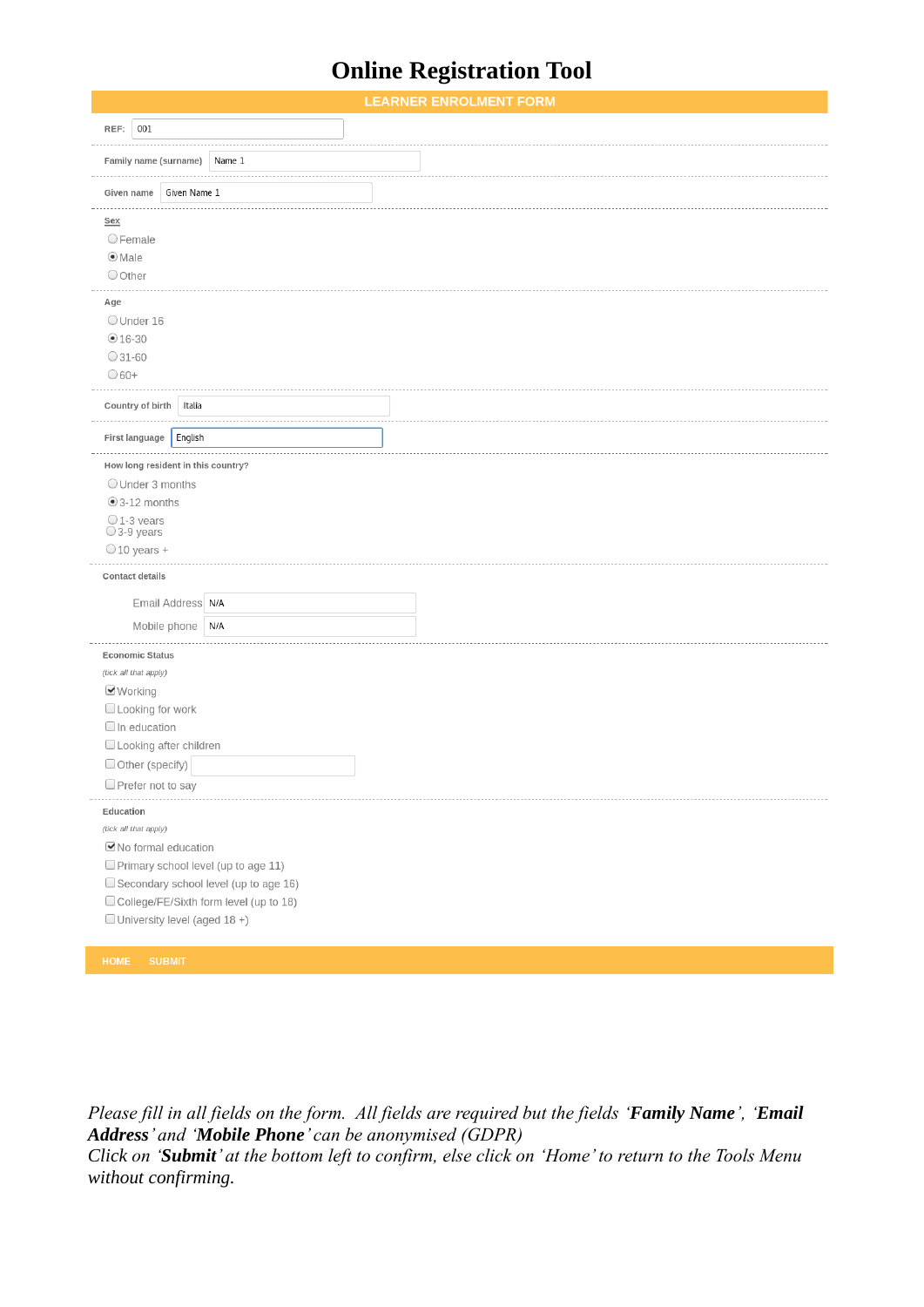|               | WELCOME<br><b>LANGUAGE CLUBS FOR LIFE SKILLS</b><br><i>nelanguan</i>                                                                                                                                                                    |  |                                              |  |                         |                    |  |        |  |
|---------------|-----------------------------------------------------------------------------------------------------------------------------------------------------------------------------------------------------------------------------------------|--|----------------------------------------------|--|-------------------------|--------------------|--|--------|--|
|               | <b>Club Name</b>                                                                                                                                                                                                                        |  | Location                                     |  | Country                 |                    |  |        |  |
|               | CAS Colle Umberto                                                                                                                                                                                                                       |  | Perugia                                      |  | Italia                  |                    |  |        |  |
|               | <b>Club Coach Name</b>                                                                                                                                                                                                                  |  | <b>Club Coach Email</b>                      |  | Website                 |                    |  |        |  |
|               | Corinna<br>corinnabartoletti@qmail.com                                                                                                                                                                                                  |  |                                              |  | N/A                     |                    |  |        |  |
|               |                                                                                                                                                                                                                                         |  | <b>Click here to modify Club information</b> |  |                         |                    |  |        |  |
|               | <b>LEARNERS</b><br>To comply with the new GDPR regulations, please download and print WELCOME's Privacy<br>Notice from Welcome Language Clubs site. Please read it to your learners and have them<br>signed it before registering them. |  |                                              |  |                         |                    |  |        |  |
| Cert.         | Name                                                                                                                                                                                                                                    |  | <b>First Name</b>                            |  |                         |                    |  |        |  |
| $\sim$        | Name 1                                                                                                                                                                                                                                  |  | Given Name 1                                 |  | Enrolment<br><b>PDF</b> | Initial Assessment |  | Remove |  |
| Add a learner |                                                                                                                                                                                                                                         |  |                                              |  |                         |                    |  |        |  |

*After creating an entry, it will appear in the table of LEARNERS*

*For each learner you can:*

- *1) Modify the information by clicking on 'Enrolment'*
- *2) Download the PDF (blue button below Enrolment)*
- *3) Delete a learner (red button 'Remove')*
- *4) Complete the first Assessment tool (Initial Assessment)*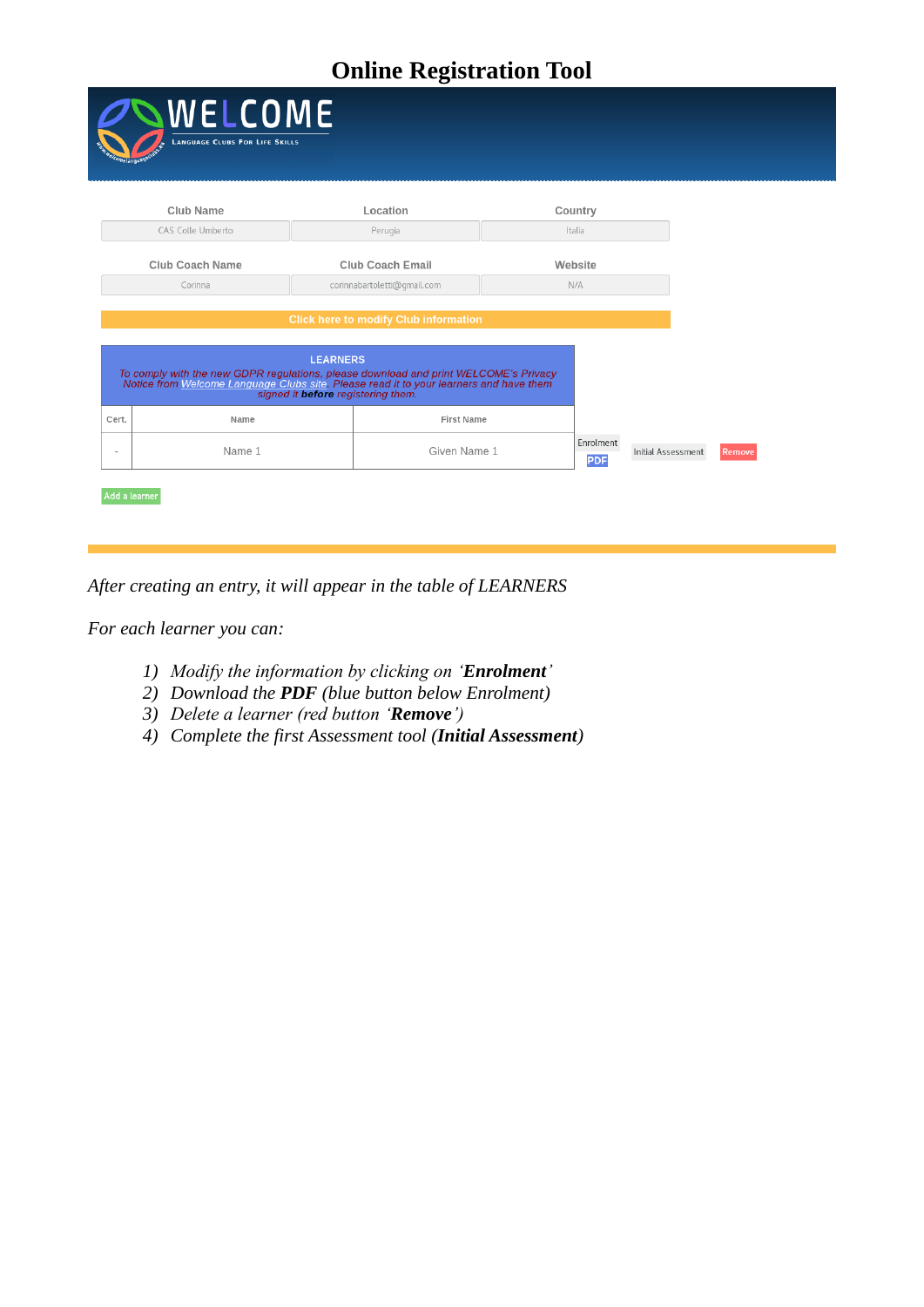

#### INITIAL ASSESSMENT (AT START OF COURSE ONLY)

#### 1. Reasons for joining the language club

| Tick on the scale for each reason<br>(1: Important, 5: Not important) |              |                     |                |                |   | Most<br>important<br>reason |
|-----------------------------------------------------------------------|--------------|---------------------|----------------|----------------|---|-----------------------------|
| To help find work                                                     |              | $1 \quad 2 \quad 3$ |                | 4 <sup>1</sup> | 5 | $\blacktriangledown$        |
| To help/support children                                              | $\mathbf{1}$ | $2 \t3$             |                | 4 <sup>1</sup> | 5 |                             |
| To improve confidence to talk to other people                         | $\mathbf{1}$ | $2^{\circ}$         | 3              | $\overline{4}$ | 5 |                             |
| <b>To make friends</b>                                                | $\mathbf{1}$ | 2 <sup>1</sup>      | $\overline{3}$ | $\overline{4}$ | 5 |                             |
| To prepare for further study                                          | $\mathbf{1}$ | $2^{\circ}$         | 3              | $\overline{4}$ | 5 |                             |
| To understand more about this country                                 | $\mathbf{1}$ | $\overline{2}$      | $\overline{3}$ | $\overline{4}$ | 5 |                             |
| Other (specify)                                                       |              |                     |                |                |   |                             |

*../..*

4. What does the learner want to do after the Language Club course?

| Further language training/certification                                            |
|------------------------------------------------------------------------------------|
| Other training/study                                                               |
| $\Box$ Volunteering                                                                |
| Paid Work (specify)                                                                |
| Other (specify)                                                                    |
| Comments and other information                                                     |
| Does learner have any special needs/barriers to learning? e.g. hearing impairment? |
|                                                                                    |
|                                                                                    |
|                                                                                    |
| Any other comments/ information?                                                   |
|                                                                                    |
|                                                                                    |
| <b>SUBMIT</b>                                                                      |
|                                                                                    |

*Please fill in all the fields on the form. Most of the fields are required (do not forget to tick 'Most important reason' and 'Most confident'*

*Click on 'Submit' at the bottom left to confirm else, click on 'Home' to return sur le Tools Menu without confirming.*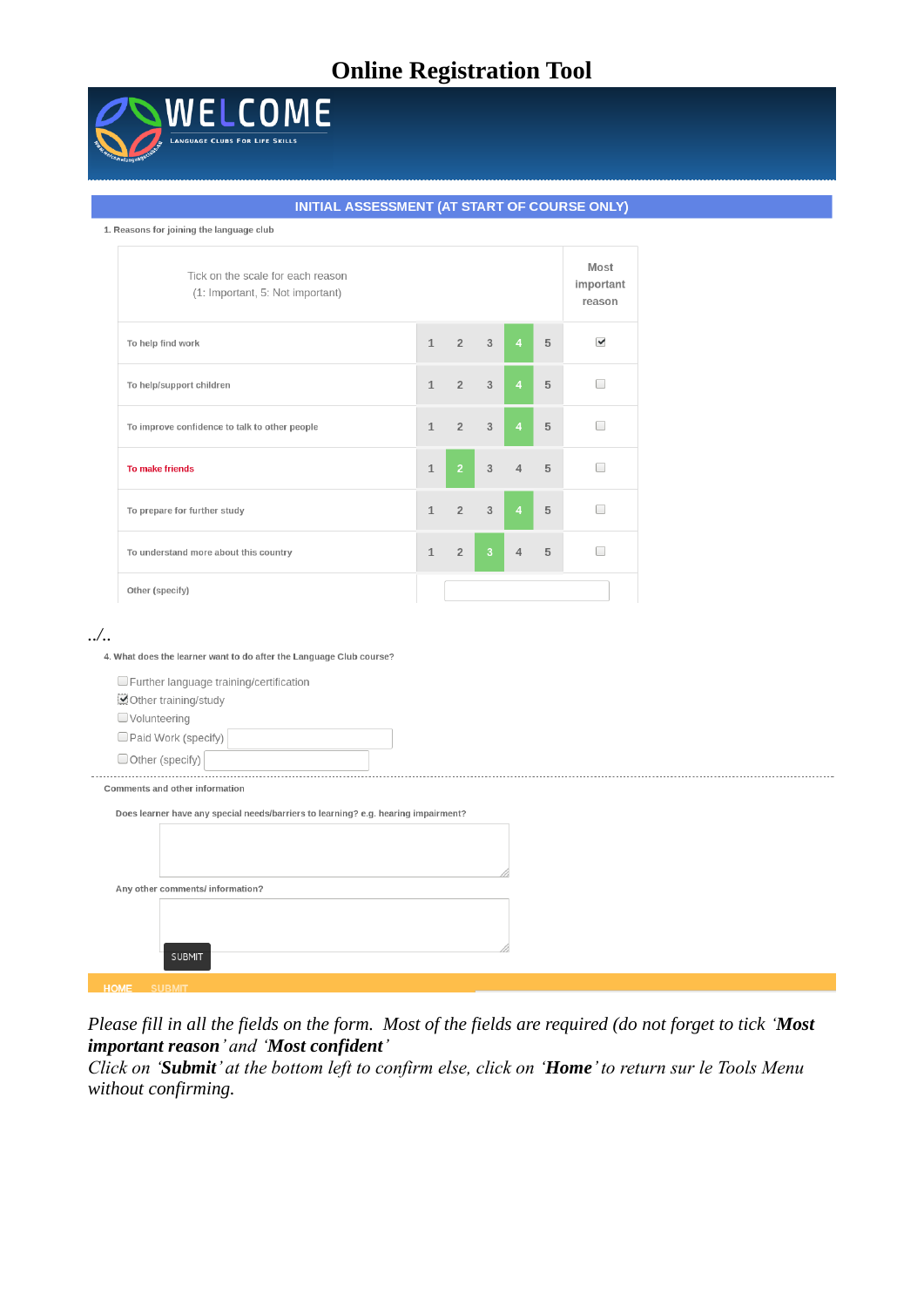|                          | WELCOME<br><b>LANGUAGE CLUBS FOR LIFE SKILLS</b>                                                                                                                                                                                                                                        |                             |                         |                                         |                    |        |  |  |  |
|--------------------------|-----------------------------------------------------------------------------------------------------------------------------------------------------------------------------------------------------------------------------------------------------------------------------------------|-----------------------------|-------------------------|-----------------------------------------|--------------------|--------|--|--|--|
|                          | <b>Club Name</b>                                                                                                                                                                                                                                                                        | Location                    |                         | Country                                 |                    |        |  |  |  |
|                          | CAS Colle Umberto                                                                                                                                                                                                                                                                       | Perugia                     |                         | Italia                                  |                    |        |  |  |  |
|                          |                                                                                                                                                                                                                                                                                         |                             |                         |                                         |                    |        |  |  |  |
|                          | <b>Club Coach Name</b>                                                                                                                                                                                                                                                                  | <b>Club Coach Email</b>     |                         | Website                                 |                    |        |  |  |  |
|                          | Corinna                                                                                                                                                                                                                                                                                 | corinnabartoletti@qmail.com |                         | N/A                                     |                    |        |  |  |  |
|                          | <b>Click here to modify Club information</b><br><b>LEARNERS</b><br>To comply with the new GDPR regulations, please download and print WELCOME's Privacy<br>Notice from Welcome Language Clubs site, Please read it to your learners and have them<br>signed it before registering them. |                             |                         |                                         |                    |        |  |  |  |
| Cert.                    | Name                                                                                                                                                                                                                                                                                    | <b>First Name</b>           |                         |                                         |                    |        |  |  |  |
| $\overline{\phantom{a}}$ | Name 1                                                                                                                                                                                                                                                                                  | Given Name 1                | Enrolment<br><b>PDF</b> | <b>Initial Assessment</b><br><b>PDF</b> | Mid-way Assessment | Remove |  |  |  |
| Add a learner            |                                                                                                                                                                                                                                                                                         |                             |                         |                                         |                    |        |  |  |  |

*When the 'Initial Assessment' form has been completed, the 'Mid-way Assessment' button will appear and when the 'Mid-way Assessment' is complete, the 'Final Assessment' button will appear (see image below)*

*You can modify a specific assessment at any point by clicking on the associated button (eg to modify an initial assessment, click on 'Initial Assessment' button). You can also download the related PDF by clicking on the blue button PDF found below each assessment..*